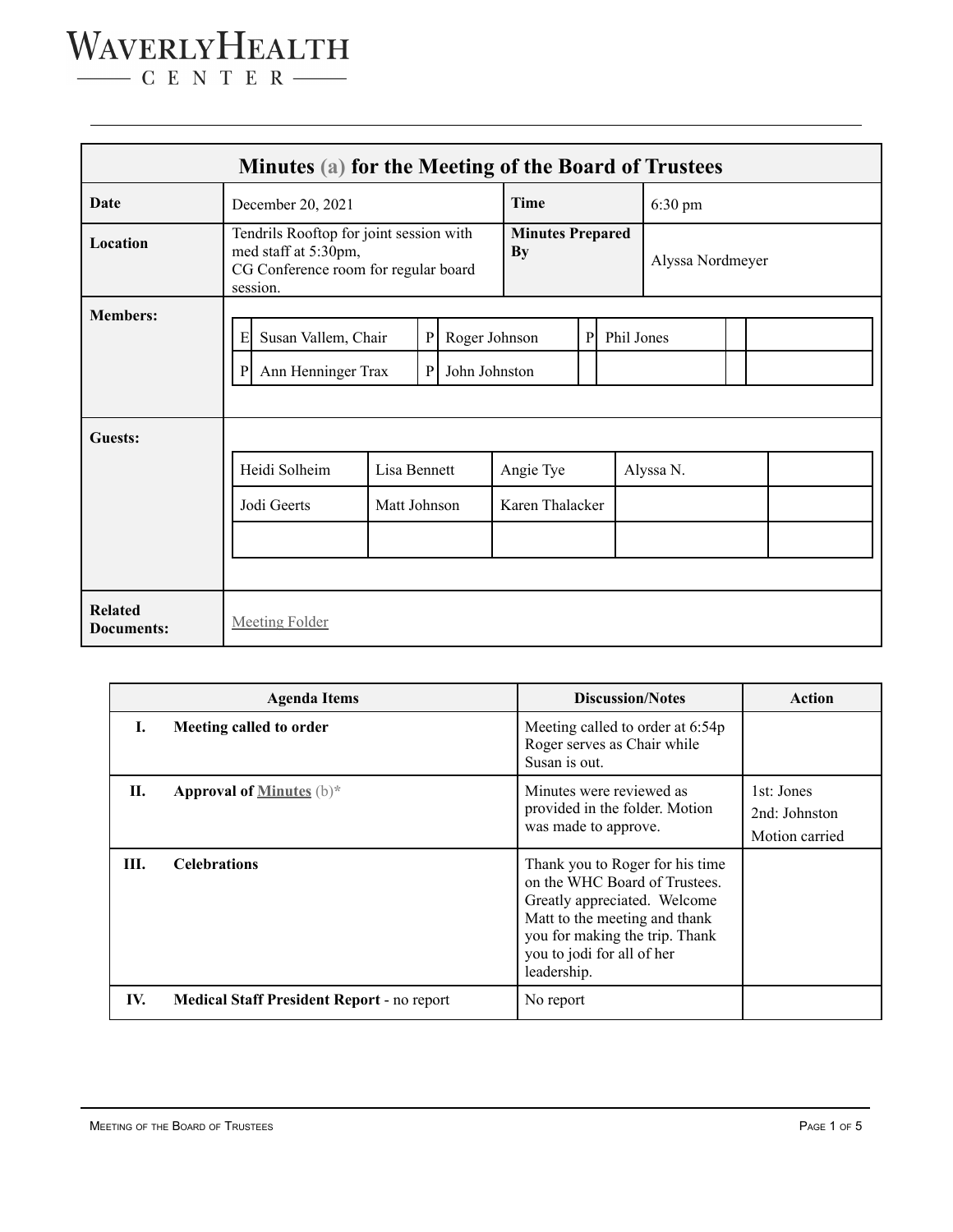## WAVERLYHEALTH

 $\begin{tabular}{c} \quad \quad \textbf{C} \quad E \quad N \quad T \quad E \quad R \end{tabular}$ 

| V.    | <b>Financial and Statistical Report</b> (c-c2)*                                                                                                                                                                                                                                                                                                                                                                                                                                                                                                                                                                                                                                                                                                                                                                                                                                | Bennett presented the financial<br>report for November. 1st and 2nd<br>comes from Finance with a<br>motion to approve.                                                                                   | 1st: Jones<br>2nd: Johnson<br>Motion carried      |
|-------|--------------------------------------------------------------------------------------------------------------------------------------------------------------------------------------------------------------------------------------------------------------------------------------------------------------------------------------------------------------------------------------------------------------------------------------------------------------------------------------------------------------------------------------------------------------------------------------------------------------------------------------------------------------------------------------------------------------------------------------------------------------------------------------------------------------------------------------------------------------------------------|----------------------------------------------------------------------------------------------------------------------------------------------------------------------------------------------------------|---------------------------------------------------|
| VI.   | <b>Committee/Department Reports:</b><br>A. Administrative Reports (d)<br><b>B.</b> Organization Committees (e)*<br>1. EOC Committee - December<br>2. Policy and Procedure Committee -<br>December                                                                                                                                                                                                                                                                                                                                                                                                                                                                                                                                                                                                                                                                              | Administrative Reports were<br>reviewed as provided in the<br>folder. Discussion was had on a<br>few areas of interest.<br>Organization Committee reports<br>were reviewed as provided in the<br>folder. | 1st: Johnston<br>2nd: Henninger<br>Motion carried |
| VII.  | <b>Medical Staff Reports (f)</b><br>A. Emergency Services Committee - no report<br>B. Infection Prevention Committee -<br>November<br>C. Inpatient Medical Services Committee - no<br>report<br>D. Lab/Pathology Committee - December<br>E. Maternity/Child Services Committee - no<br>report<br>Medical Staff Executive Committee -<br>E.<br>December<br>G. Medical Staff Meeting - no report<br>H. OB Provider Meeting - November<br>Outpatient Medical Services Committee -<br>I.<br>November<br>Pharmacy & Therapeutics Committee -<br>J.<br>November<br>K. Quality Committee - December<br>L. Radiology/Radiation Safety Committee -<br>November<br>M. Rural Health Clinic Advisory Committee -<br>no report<br>N. Rural Health Clinic Steering Committee -<br>December<br>O. Surgical/Anesthesia Services Committee -<br>no report<br>Trauma Committee - no report<br>P. | Medical Staff Reports were<br>reviewed as included in the board<br>packet.                                                                                                                               |                                                   |
| VIII. | C.E.O.'s Report<br>A. Building Project Update (g)<br><b>Expense Tracking (g1)</b><br><b>Compensation Discussion</b><br>В.                                                                                                                                                                                                                                                                                                                                                                                                                                                                                                                                                                                                                                                                                                                                                      | Solheim gave an update on the<br>building project and expense<br>tracker as provided in the board<br>packet. Discussion was had about<br>the upcoming phases of the<br>project.                          |                                                   |
| IX.   | <b>Old Business</b>                                                                                                                                                                                                                                                                                                                                                                                                                                                                                                                                                                                                                                                                                                                                                                                                                                                            |                                                                                                                                                                                                          |                                                   |
| X.    | <b>New Business</b>                                                                                                                                                                                                                                                                                                                                                                                                                                                                                                                                                                                                                                                                                                                                                                                                                                                            |                                                                                                                                                                                                          |                                                   |
|       |                                                                                                                                                                                                                                                                                                                                                                                                                                                                                                                                                                                                                                                                                                                                                                                                                                                                                |                                                                                                                                                                                                          |                                                   |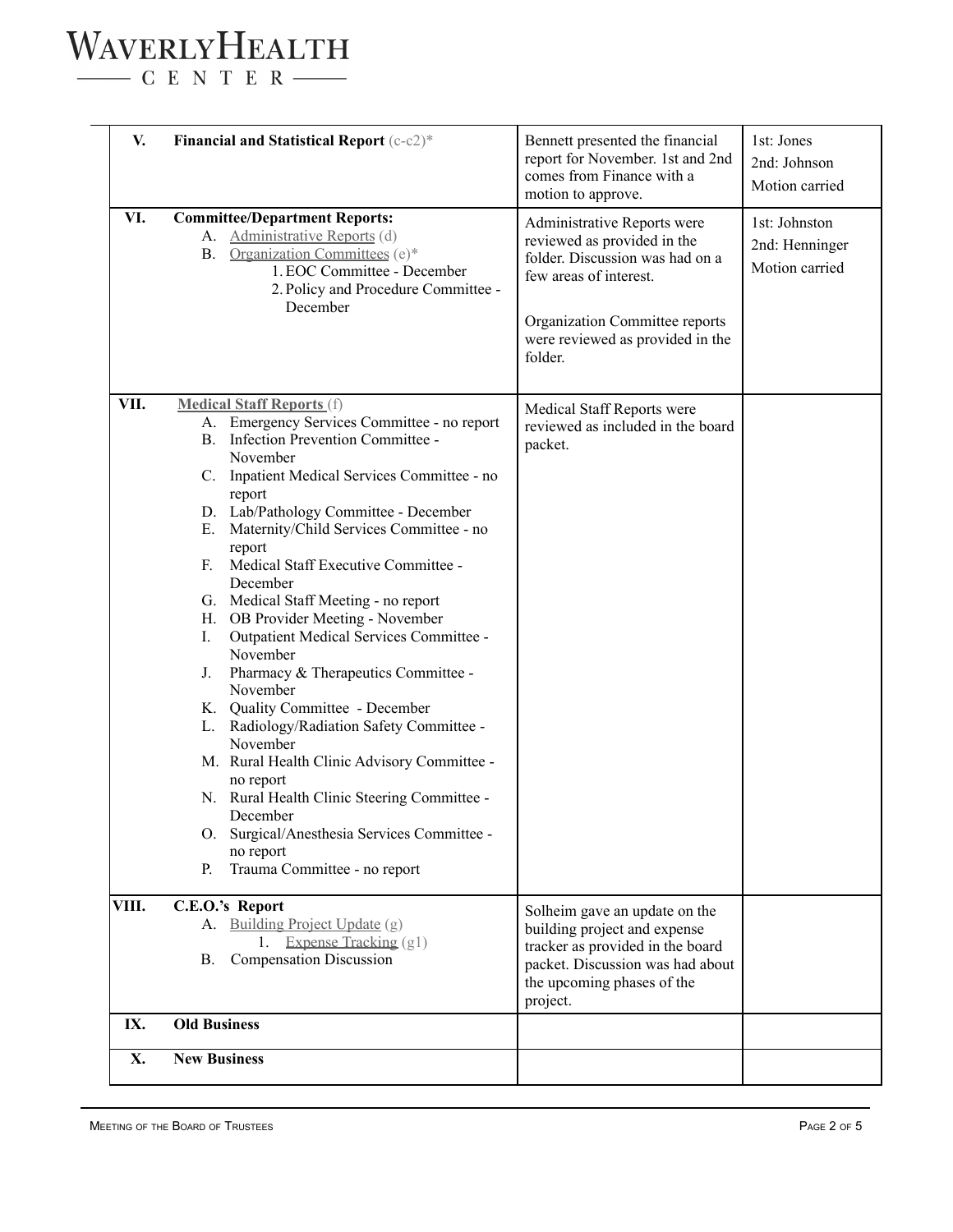#### WAVERLYHEALTH  $\begin{tabular}{c} \quad \quad \textbf{C} \quad E \quad N \quad T \quad E \quad R \end{tabular}$

| А.                                                       | <b>Board Member Succession Discussion</b>                                                                                                                                                                                                                                                                                                                                                                                                                                                                                                                                                                                                                                                                                                                                                                                                 | Board member succession was<br>discussed and January will be the<br>election of officers.                                           | RLDatix Contract:                                                         |
|----------------------------------------------------------|-------------------------------------------------------------------------------------------------------------------------------------------------------------------------------------------------------------------------------------------------------------------------------------------------------------------------------------------------------------------------------------------------------------------------------------------------------------------------------------------------------------------------------------------------------------------------------------------------------------------------------------------------------------------------------------------------------------------------------------------------------------------------------------------------------------------------------------------|-------------------------------------------------------------------------------------------------------------------------------------|---------------------------------------------------------------------------|
| В.                                                       | RLDatix (PolicyStat) Contract (h)*                                                                                                                                                                                                                                                                                                                                                                                                                                                                                                                                                                                                                                                                                                                                                                                                        | Nordmeyer presented a contract<br>for a policy management system.<br>Discussion was had and a motion<br>was made to approve.        | 1st: Henninger<br>2nd: Jones<br>Motion carried                            |
| C.<br>1.<br>2.<br>3.                                     | Initial Appointments *<br>Bharucha, Neza MD - Consulting,<br>Psychiatry, Integrated Telehealth<br>Partners<br>Howe, Robin CRNA - Courtesy,<br>Anesthesia, Iowa Anesthesia LC<br>Jackson, Beth CRNA - Courtesy,<br>Anesthesia, Iowa Anesthesia LC                                                                                                                                                                                                                                                                                                                                                                                                                                                                                                                                                                                          | A motion was made to approve<br>initial appointments, updated<br>Provider privileges and change in<br>status as recommended by MEC. | Initial Appt.<br>1st: Johnston<br>2nd: Henninger<br>Motion carried        |
| D. Reappointments -                                      |                                                                                                                                                                                                                                                                                                                                                                                                                                                                                                                                                                                                                                                                                                                                                                                                                                           |                                                                                                                                     |                                                                           |
| Е.                                                       | Privilege Form Updates -                                                                                                                                                                                                                                                                                                                                                                                                                                                                                                                                                                                                                                                                                                                                                                                                                  |                                                                                                                                     |                                                                           |
| F.<br>1.<br>2.<br>3.<br>4.<br>5.<br>6.<br>7.<br>8.<br>9. | Updated Provider Privileges *<br>Bennett, Mark CRNA - Courtesy,<br>Anesthesia, Iowa Anesthesia LC<br>Blake, Shawn CRNA - Courtesy,<br>Anesthesia, Iowa Anesthesia, LC<br>Broom, Natasha CRNA - Active,<br>Anesthesia, Iowa Anesthesia, LC<br>Chastek, Jennifer CRNA -<br>Courtesy, Anesthesia, Iowa<br>Anesthesia LC<br>Chastek, Scott CRNA - Courtesy,<br>Anesthesia and Pain Management,<br>Iowa Anesthesia LC<br>Cornelius, Randy CRNA -<br>Courtesy, Anesthesia, Iowa<br>Anesthesia LC<br>Jacobson, Richard CRNA - Active,<br>Anesthesia and Pain Management,<br><b>Independent Locums</b><br>Odden, Mark CRNA - Courtesy,<br>Anesthesia and Pain Management,<br>Iowa Anesthesia LC<br>Specht, Samantha CRNA -<br>Courtesy, Anesthesia, Iowa<br>Anesthesia LC<br>10. Tweedy, Sarah CRNA - Courtesy,<br>Anesthesia, Independent Locums |                                                                                                                                     | <b>Update Privileges</b><br>1st: Jones<br>2nd: Johnston<br>Motion carried |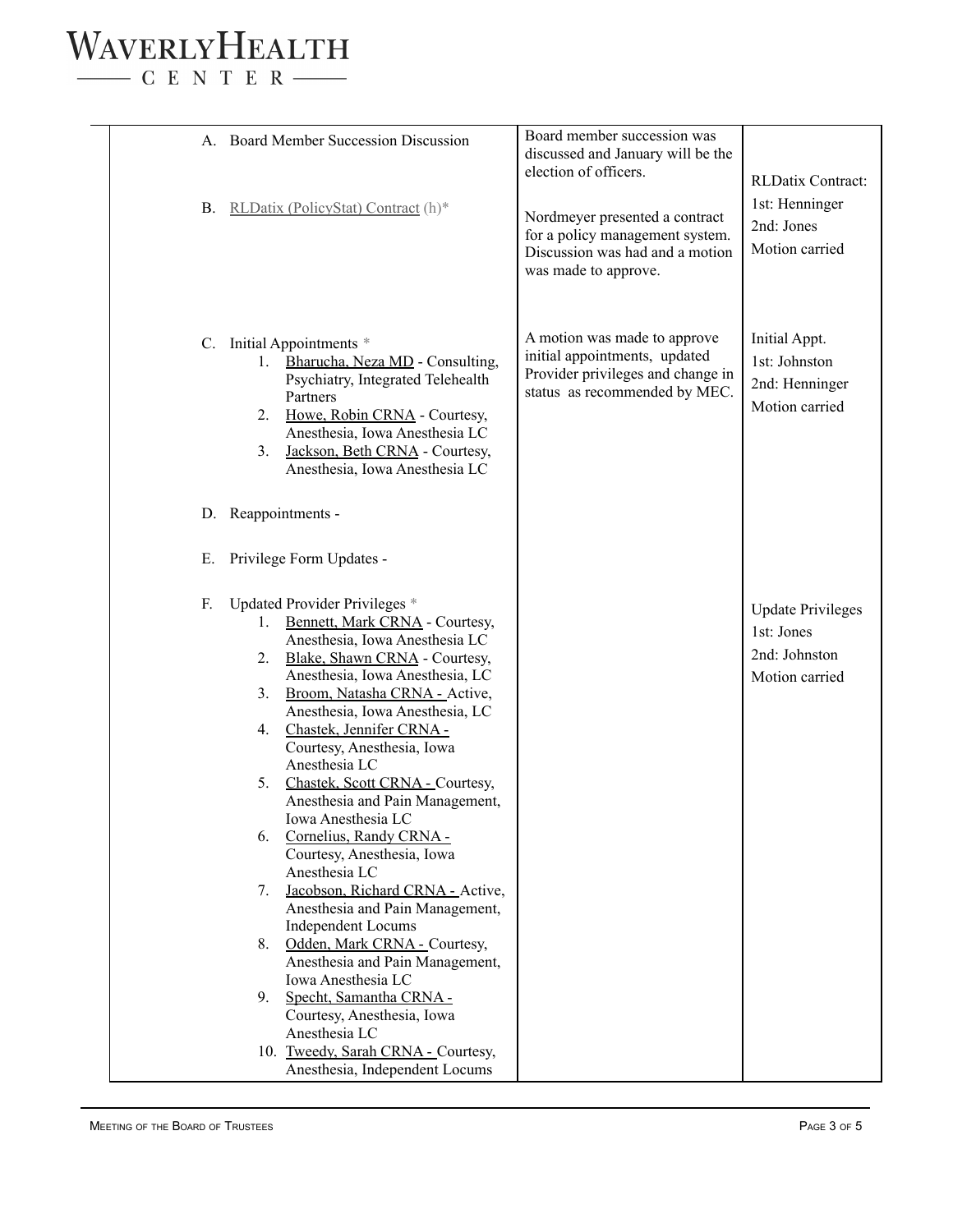#### WAVERLYHEALTH  $\begin{tabular}{c} \quad \quad \textbf{C} \quad E \quad N \quad T \quad E \quad R \end{tabular}$

|     | 11. Zeithamel, Bradley CRNA -<br>Active, Anesthesia and Pain<br>Management, Iowa Anesthesia LC<br>G. Change in Staff Category/Status -<br>1. Continue Provisional Status |                                                                                                                                                       |                                                |
|-----|--------------------------------------------------------------------------------------------------------------------------------------------------------------------------|-------------------------------------------------------------------------------------------------------------------------------------------------------|------------------------------------------------|
|     | 2. Move to Regular Status                                                                                                                                                |                                                                                                                                                       |                                                |
|     | H. Resignations                                                                                                                                                          |                                                                                                                                                       |                                                |
|     | Policy and procedure*<br>I.<br>Policies - Summary Sheets (i)<br>1.<br>New Policy - False Claims (j)<br>2.<br>Revised policies (k)<br>3 <sub>1</sub>                      | A motion was made to approve<br>Policy/SOP/Formulary Additions<br>as outlined in the board packet.<br>All new Policies were reviewed<br>and approved. | Policies/Formulary                             |
|     | Formulary, order sets and protocols *<br>J.<br>1. Formularies - none<br>2. Order Sets (1)                                                                                |                                                                                                                                                       | /Order sets<br>1st: Johnston<br>2nd: Henninger |
|     | a) New<br>b) Revised<br>3. Covid Vaccine Info (Pharmacy)                                                                                                                 |                                                                                                                                                       | Motion carried                                 |
|     | (m)                                                                                                                                                                      |                                                                                                                                                       |                                                |
|     | K. Finance Committee (n)<br>1. Capital Requests                                                                                                                          | A 1st and 2nd was made by the<br>Finance Committee to approve<br>the Paragon capital request with                                                     | Paragon:<br>1st: Johnson<br>2nd: Jones         |
|     | a) Paragon $(o)^*$                                                                                                                                                       | a motion to approve.                                                                                                                                  | Motion Approved                                |
|     | 2. Capital Report (p)<br>3. Cash Investments & Transfer<br>Report(q)                                                                                                     | Capital Report and Cash<br>Investment report were reviewed                                                                                            |                                                |
|     | 4. Financial Assistance Requests                                                                                                                                         | as in packet - there were no<br>questions.                                                                                                            |                                                |
|     |                                                                                                                                                                          | \$500k transfer from Board<br>savings                                                                                                                 |                                                |
|     |                                                                                                                                                                          | No financial assistance requests                                                                                                                      |                                                |
| XI. | <b>Closed Session*</b><br>Iowa Code Chapter $21.5.1(c)$ – Closed session to                                                                                              | Motion to move into closed<br>session was made at 8:37p.                                                                                              | 1st: Jones<br>2nd: Henninger                   |
|     | discuss strategy with counsel in matters that are                                                                                                                        |                                                                                                                                                       | Motion carried                                 |
|     | presently in litigation or where litigation is imminent                                                                                                                  | Attendees:<br>Karen Thalacker                                                                                                                         |                                                |
|     | where its disclosure would be likely to prejudice or<br>disadvantage the position of the governmental body in                                                            | Jodi Geerts                                                                                                                                           |                                                |
|     | that litigation.                                                                                                                                                         | Heidi Solheim                                                                                                                                         |                                                |
|     |                                                                                                                                                                          | Angie Tye                                                                                                                                             |                                                |
|     |                                                                                                                                                                          | Phil Jones                                                                                                                                            |                                                |
|     |                                                                                                                                                                          | Roger Johnson                                                                                                                                         |                                                |
|     |                                                                                                                                                                          | John Johnston                                                                                                                                         |                                                |
|     |                                                                                                                                                                          |                                                                                                                                                       |                                                |